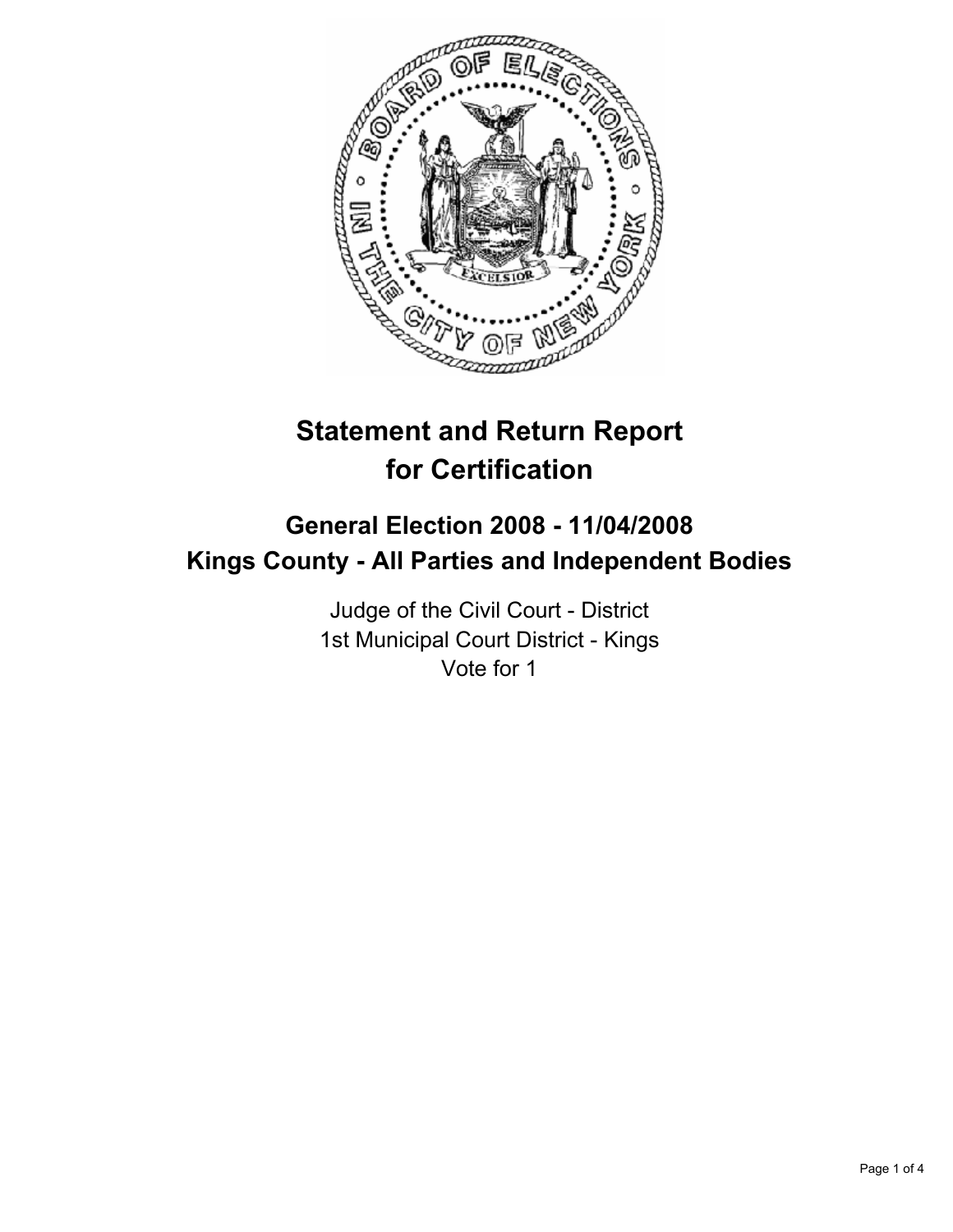

#### **Assembly District 44**

| <b>PUBLIC COUNTER</b>      | 863 |
|----------------------------|-----|
| <b>EMERGENCY</b>           | 0   |
| ABSENTEE/MILITARY          | 36  |
| <b>AFFIDAVIT</b>           | 26  |
| <b>Total Ballots</b>       | 939 |
| DEVIN P COHEN (DEMOCRATIC) | 648 |
| <b>Total Votes</b>         | 648 |
| Unrecorded                 | 291 |

#### **Assembly District 50**

| PUBLIC COUNTER             | 4,998 |
|----------------------------|-------|
| <b>EMERGENCY</b>           | 106   |
| ABSENTEE/MILITARY          | 167   |
| <b>AFFIDAVIT</b>           | 307   |
| <b>Total Ballots</b>       | 5,606 |
| DEVIN P COHEN (DEMOCRATIC) | 3,685 |
| <b>Total Votes</b>         | 3,685 |
| Unrecorded                 | 1.921 |

#### **Assembly District 51**

| PUBLIC COUNTER             | 3,509 |
|----------------------------|-------|
| <b>EMERGENCY</b>           | 0     |
| ABSENTEE/MILITARY          | 56    |
| AFFIDAVIT                  | 220   |
| <b>Total Ballots</b>       | 3,800 |
| DEVIN P COHEN (DEMOCRATIC) | 2,386 |
| <b>Total Votes</b>         | 2,386 |
| Unrecorded                 | 1.414 |

### **Assembly District 52**

| PUBLIC COUNTER             | 44,302 |
|----------------------------|--------|
| <b>EMERGENCY</b>           | 744    |
| ABSENTEE/MILITARY          | 2,409  |
| AFFIDAVIT                  | 1,675  |
| <b>Total Ballots</b>       | 49,918 |
| DEVIN P COHEN (DEMOCRATIC) | 34,130 |
| ADAM OCHS (WRITE-IN)       |        |
| DEBORAH BERKSON (WRITE-IN) |        |
| <b>Total Votes</b>         | 34,132 |
| Unrecorded                 | 15,786 |
|                            |        |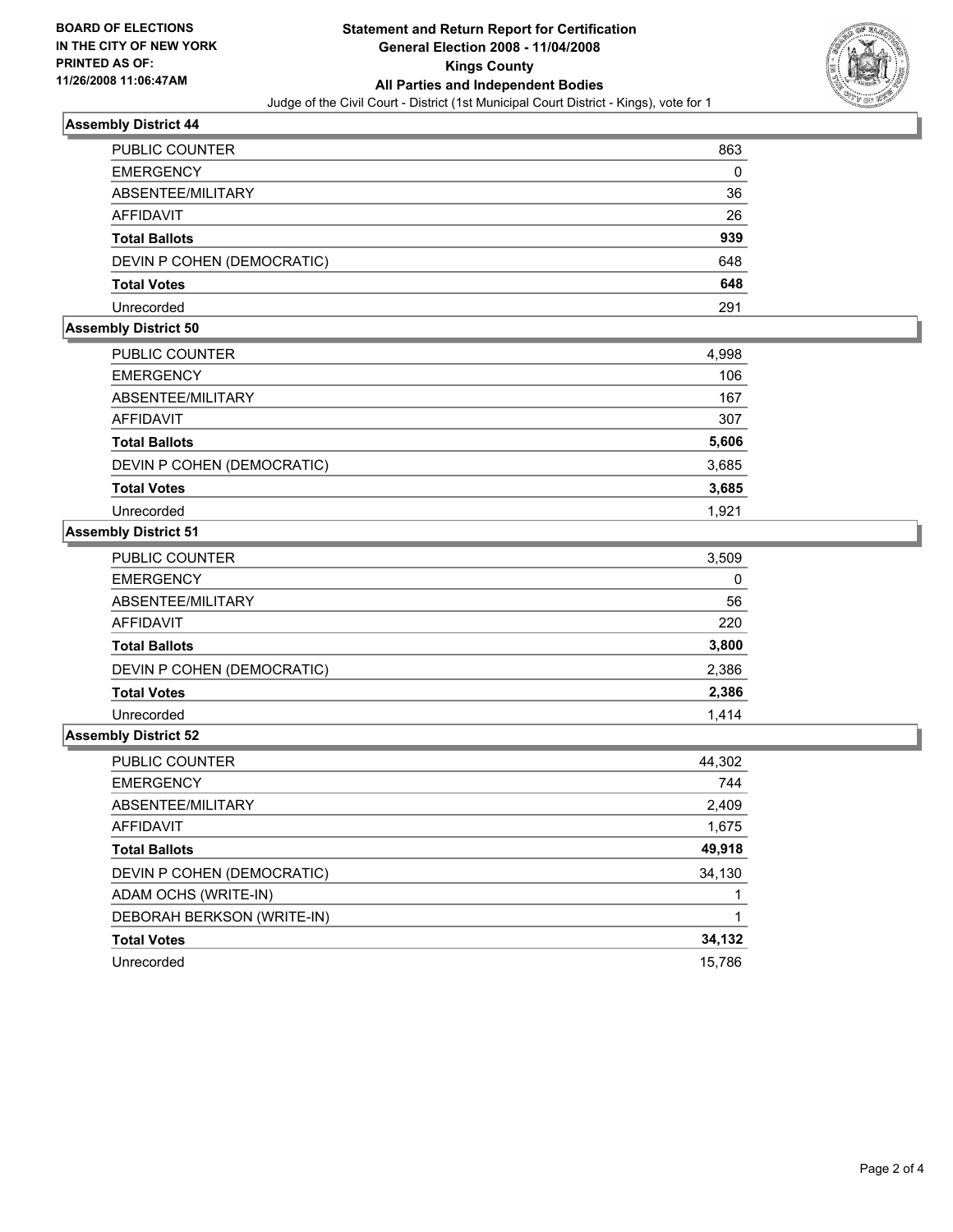

#### **Assembly District 57**

| PUBLIC COUNTER             | 9,239  |
|----------------------------|--------|
| <b>EMERGENCY</b>           | 97     |
| ABSENTEE/MILITARY          | 428    |
| <b>AFFIDAVIT</b>           | 398    |
| <b>Total Ballots</b>       | 10,230 |
| DEVIN P COHEN (DEMOCRATIC) | 7,034  |
| <b>Total Votes</b>         | 7,034  |
| Unrecorded                 | 3,196  |
|                            |        |